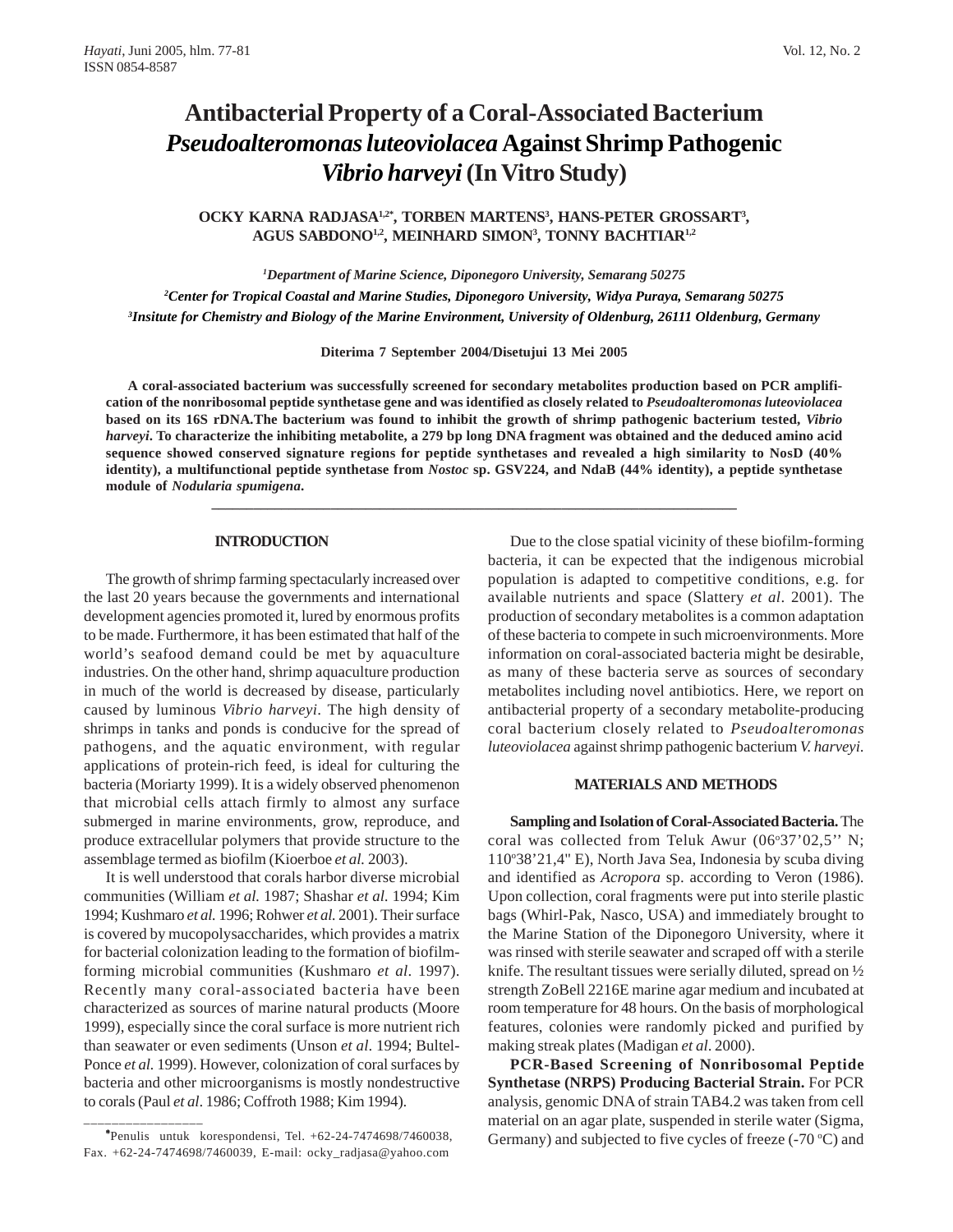thaw (95 °C). Amplification of peptide synthetase gene fragments was carried out with the degenerated primers A2gamF (5'-AAG GCN GGC GSB GCS TAY STG CC-3') and A3gamR (5´-TTG GGB IKB CCG GTS GIN CCS GAG GTG-3´) (MWG-Biotech, Ebersberg, Germany) designed from conserved regions of various bacterial peptide synthetase sequences from GenBank (Marahiel *et al.* 1997).

PCR was performed with an Eppendorf Mastercycler (Eppendorf Inc., Germany) as follows: 2 μl template DNA (27 ng/μl), 40 pmol of each of the appropriate primers, 125 μmol of each deoxyribonucleoside triphosphate, 5 μl of 10 x  $RedTaq^{TM}$  PCR buffer (Sigma, Germany), 1.2 mg ml<sup>-1</sup> (final concentration) bovine serum albumin (Sigma) and 0.75 unit RedTaq™ DNA polymerase (Sigma) were adjusted to a final volume of 50 μl with sterile water (Sigma). A PCR run comprised 40 cycles with denaturing conditions for one minute at 95 °C, annealing for one minute at 70 °C and extension for two minutes at 72 °C, respectively. Amplified DNA was examined by horizontal electrophoresis on 1.0% agarose gel in TAE electrophoresis buffer (40 mM Tris, 20 mM acetate, 2 mM EDTA) with 1 μl aliquots of PCR product and a DNA marker (Product No. 1 498 037, Roche Molecular Biochemicals). The gel was then stained by ethidium bromide and viewed under UV lamp.

**Cloning and Sequencing of a (putative) Peptide Synthetase Domain.** The amplified PCR-product was gel-purified using the Perfectprep<sup>™</sup>Gel cleanup Kit (Eppendorf, Germany) and ligated into the pGEM-T vector (Promega, Germany) following the manufacturers protocol. Recombinant clones containing an insert were prepared using the DYEnamic Direct cycle sequencing kit (Amersham Life Science, Inc, UK) for subsequent sequencing on an automated DNA sequencer Model 4200 (LI-COR, Inc, UK). Both strands were sequenced twice using M13F and M13R labeled with IRDye<sup>TM</sup>800 as sequencing primers (Messing 1983). Prior to further analysis of the gene fragment the primer sequences on both sides of the fragment were removed. The deduced amino acid sequence of the gene fragment was compared for homology with BLAST search (http://www.ncbi.nlm.nih.gov/blast) (Altschul *et al.* 1997).

**PCR Amplification and Sequencing of 16S rRNA Gene Fragments.** PCR amplification of the almost complete 16S rRNA gene of strain TAB4.2, purification of PCR products and subsequent sequencing analysis were performed according to the method of Brinkhoff and Muyzer (1997). The determined 1204 bp DNA sequence of strain TAB4.2 was then compared for homology to the BLAST database.

**Phylogenetic Analysis.** All sequences used were at least 1200 bp long. A phylogenetic tree was constructed using maximum-likelihood analysis. Only sequences of type strains were included in tree calculation. Alignment positions at which less than 50% of sequences of the entire set of data had the same residues were excluded from the calculations to prevent uncertain alignments within highly variable positions of the 16S rDNA. Phylogenetic analysis was performed with the ARB software package (http://www.mikro.biologie.tu-muenchen.de (Strunk *et al.* 1998).

**DNA Sequence Accession Numbers.** The 16S rRNA gene sequence of strain TAB4.2 has been submitted to the GenBank database under the sequence Accession Number AY338404, the putative peptide synthetase sequence obtained from strain TAB4.2 under AY338405.

**Inhibitory Interaction Test.** Inhibitory interaction test of isolate TAB4.2 against pathogenic *V. harveyi* obtained from the collection of Microbiogenetics laboratory, Department of Biology, Diponegoro University, was performed by using the agar overlay method. The *V. harveyi* strain was previously isolated from infected shrimp from shrimp pond of Center for Research on Brackish Water Aquaculture, Ministry of Marine Affairs and Fisheries, Jepara, Indonesia. 100 μl culture of *V.* harveyi in the logarithmic phase (ca. 10<sup>9</sup> cells ml<sup>-1</sup>) was mixed with TSB soft agar medium, which were then poured onto the respective agar surface previously inoculated with *V.harveyi* and incubated for 4 d. The plate was then incubated at room temperature for 48 hours. Antibacterial activity was defined by the formation of inhibition zones around the bacterial colony.

### **RESULTS**

**PCR-Based Screening and Inhibitory Interaction Test.** PCR-based screening revealed that the coral-associated bacterial strain TAB4.2 was capable of producing secondary metabolites, in particular a nonribosomal polypeptides. As indicated in Figure 1, bacterial strain TAB4.2 possesses the NRPS gene as represented by the occurrence of a single DNA



Figure 1. PCR-based screening of NRPS producing-TAB4.2 strain. +: control (*Pseudomonas fluorescens* DSM No. 50117); M: DNA markers.



Figure 2. Inhibitory interaction of Strain TAB4.2 toward *Vibrio harveyi.*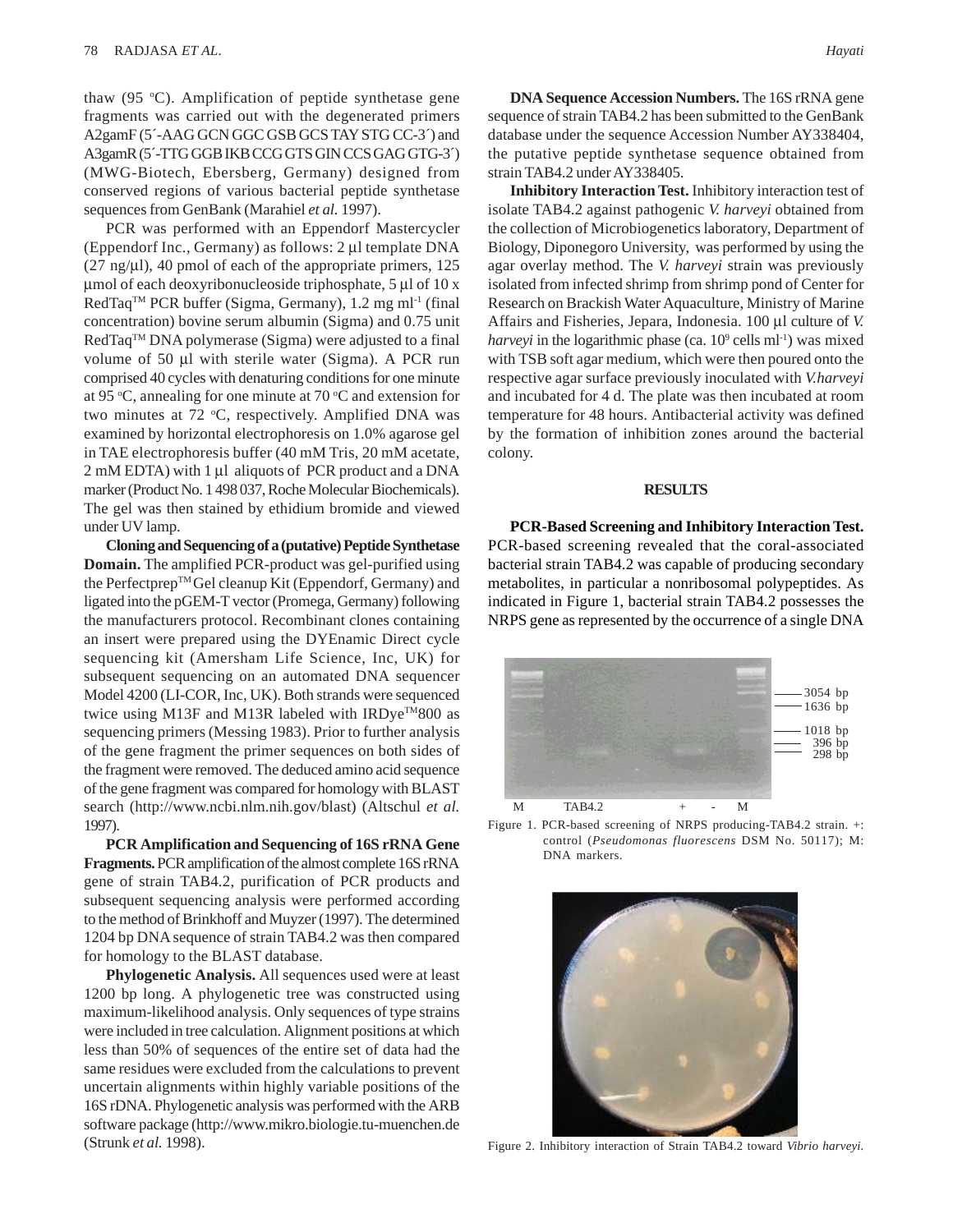band of approximately 300 bp similar to the positive control on the agarose gel. Further inhibitory interaction test showed that strain TAB4.2 inhibited the growth of shrimp pathogenic *V. harveyi* (Figure 2).

**DNA Sequencing and Phylogenetic Analysis.** A comparison of the 16S rRNA gene sequence of strain TAB4.2 with sequences from GenBank demonstrated that this strain is affiliated to *Pseudoalteromonas* within the order *Alteromonadales*. The phylogenetic tree shown in Figure 3 indicating that isolate TAB4.2 is most closely related with *P. luteoviolacea* (Accession Number X82144) with a homology of 98%.

**Cloning and Sequencing of a (putative) Peptide Synthetase Domain.** To investigate the genetic potential of strain TAB4.2 to produce secondary metabolites, a 279 bp long DNA fragment was obtained. The deduced amino acid sequence indeed showed conserved signature regions for peptide synthetases (Figure 4). A comparison with proteins in the GenBank database revealed a high similarity to NosD (Accession Number AAF17281; 40% identity), a multifunctional peptide synthetase from *Nostoc* sp. GSV224, and also to NdaB (Accession Number AAO64402; 44% identity), a peptide synthetase module of *Nodularia spumigena*.



0.1

Figure 3. Phylogenetic tree based on comparative 16S rRNA gene sequence analysis of *Pseudoalteromonas* species showing the phylogenetic affiliation of strain TAB4.2. Selected sequences from the alpha subclass of *Proteobacteria* were used to root the tree. Accession numbers of the 16S rRNA gene sequences are given in parenthesis. The bar indicates 10% sequence divergence.

|  |  | 1 ccacttgacc cgtcttatcc cgacagtcgc cttgaataca tgttgtctga tgctcagctt   |  |
|--|--|-----------------------------------------------------------------------|--|
|  |  | 61 gagttagtgt tgactacaac ggttgcatct tcccatttac caagcgggaa ttttgagcat  |  |
|  |  | 121 gtttatttgg atgacttgca aacgttgaaa gaaatcaatg cgcaaagtga tacttggtta |  |
|  |  | 181 actaacgatg atactggcgt cacgaacaac aatctcgctt acattattta c          |  |

Figure 4. Signature of conserved region of putative NRPS of strain TAB4.2 (Accession Number AY338404).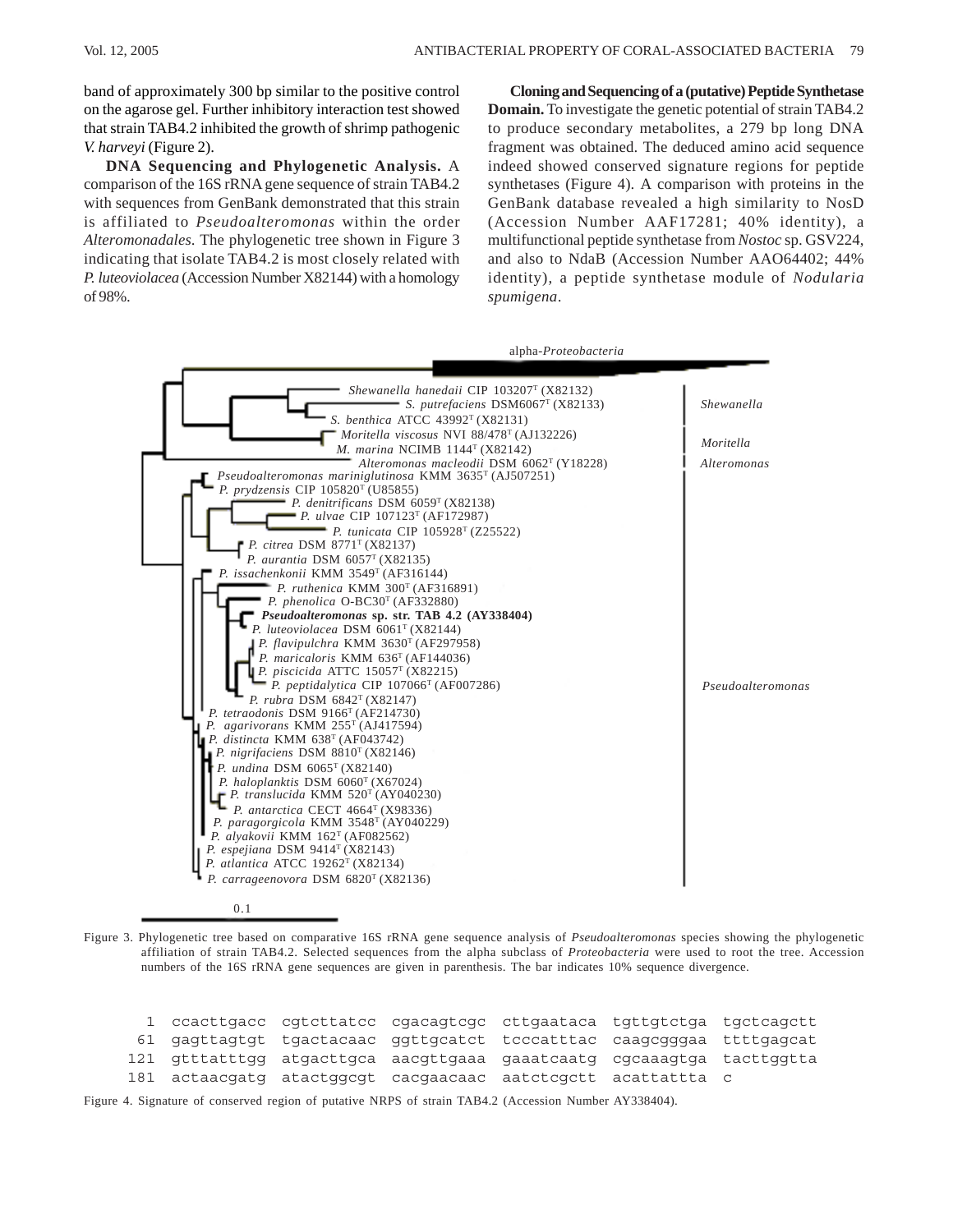### **DISCUSSION**

Inhibitory interactions among coral-associated bacteria that occur on the coral surface are of great interest to search for secondary metabolite-producing bacteria. Isolation and screening for secondary metabolite-producing bacteria in coral reef ecosystems have been strongly neglected until now. Our results highlight one coral-associated bacterium (TAB4.2) carrying the NRPS gene. This bacterium is 98% identical to *P. luteoviolacea* based on its 16S rRNA gene sequence. Alteromonadales and Vibrionales of the δ oteobacteria were among the dominant producers of antibiotics on marine snow from the Southern California Bight (Long & Azam 2001).

Growth inhibition of *V. harveyi* by NRPS strain TAB4.2 was  $11.75 + 0.014$  mm which demonstrates the so far uncharacterized secondary metabolites of strain TAB4.2 lead to antagonistic activity and, may hence lead to advantages in the competition for space and nutrients with other coralassociated bacteria. The efficient inhibition of pathogenic bacterium *V. harveyi* by strain TAB4.2 may further reflect the potential role of coral bacteria in controlling shrimp disease. A further work is needed, however, to confirm the effectiveness this strain in the shrimp culture.

Not all proteins are synthesized on ribosomes, and small polypeptides can be assembled by peptide synthetases just as other compounds. Most nonribosomal peptides from microorganisms are classified as secondary metabolites. They rarely play a role in primary metabolism, such as growth or reproduction but have evolved to somehow benefit the producing organisms (Neilan *et al.* 1999). Products of the microbial nonribosomal peptide synthesis include the immunosuppressant *cyclosporine* and other antibiotics such as *gramicin S, tyrocin A,* and *surfactins* (Kleinkauf & von Doehren 1996).

The comparison of the derived amino acid sequence of the putative nonribosomal peptide synthetase of strain TAB4.2 revealed a high homology to sequence fragments of known peptide synthetases. Highest similarity was found with sequences of organisms belonging to the phylum *Cyanobacteria*, from which most genera possess nonribosomal peptide synthetase genes (Christiansen *et al.* 2001). Neilan *et al.* (1999) mentioned that *Cyanobacteria* produced a myriad array of secondary metabolites, including alkaloids, polyketides, and nonribosomal peptides, some of which are potent toxins.

Interestingly, the organism closest related to TAB4.2, *P. luteoviolacea,* owns a nonribosomal peptide synthetase, which produces the *siderophore alterobactin* (Reid *et al.* 1993; Deng *et al.* 1995). Although the biological function of the gene product remains unknown, the feasibility that the respective gene detected in strain TAB4.2 codes for a nonribosomal peptide synthetase is high.

## **ACKNOWLEDGEMENTS**

The work was part of a research grant provided by Directorate General of Higher Education within the PENELITIAN DASAR Programme (Contract. No. 16/P2IPT/ DPPM/PID/III/2003) and a research fellowship from German Academic Exchange Service (DAAD) within the Biosciences Special Programme awarded to Ocky Karna Radjasa.

#### **REFERENCES**

- Altschul SF *et al*. 1997. Gapped BLAST and PSI-BLAST: a new generation of protein database search programs. *Nuc Acids Res* 25:3389-3402.
- Brinkhoff T, Muyzer G. 1997. Increased species diversity and extended habitat range of sulfur-oxidizing *Thiomicrospira* spp*. Appl Environ Microbiol* 63:3789-3796.
- Bultel-Ponce V, Berge J-P, Debitus C, Nicolas J-L, Guyot M. 1999. Metabolites from the sponge-associated bacterium *Pseudomonas* species. *Mar Biotechnol* 1:384-390.
- Christiansen G *et al*. 2001. Nonribosomal peptide synthetase genes occur in most cyanobacterial genera as evidenced by their distribution in axenic strains of PCC. *Arch Microbiol* 176:452- 458.
- Coffroth MA. 1988. The function and fate mucous sheets produced by reef coelenterates. In: *Proc The 6th Int Coral Reef Symp*. Vol. II; Townville, 8-12 Agu 1988. p 15-19.
- Deng JG, Hamada Y, Shioiri T. 1995. Total synthesis of alterobactin-A, a super siderophore from an open-ocean bacterium. *J Am Chem Soc* 117:7824-7825.
- Kim K. 1994. Antimicrobial activity in gorgonian corals (Coelenterata, Octocorallia). *Coral Reefs* 13:75-80.
- Kioerboe T, Grossart HP, Ploug H, Kam T. 2003. Microbial dynamics on particles: colonization, growth, detachment, and grazing mortality of attached bacteria. *Appl Environ Microbiol* 69:3036- 3047.
- Kleinkauf H, von Doehren H. 1996. A nonribosomal system of peptide biosynthesis. *Eur J Biochem* 236:335-351.
- Kushmaro A, Loya Y, Fine M, Rossenberg E. 1996. Bacterial infection and coral bleaching. *Nature* 380:396
- Kushmaro A, Rossenberg E, Fine M, Loya Y. 1997. Bleaching of the coral *Oculina patagonica* by *Vibrio* AK-1. *Mar Ecol Prog Ser* 147:159-165.
- Long R, Azam F. 2001. Antagonistic interactions among marine pelagic bacteria. *Appl Environ Microbiol* 67:4975-4983.
- Madigan MT, Martinko JM, Parker J, Brock TD. 2000. *Biology of Microorganisms*. New Jersey: Prentice-Hall, Inc.
- Marahiel MA, Stachelhaus T, Mootz HD. 1997. Modular peptide synthetases involved in nonribosomal peptide synthesis. *Chem Rev* 97:2651-2673.
- Messing J. 1983. New M13 vectors for cloning. *Methods Enzymol* 10:20-78.
- Moore BS. 1999. Biosynthesis of marine natural products: microorganisms and macroalgae. *Nat Prod Rep* 16:653-674.
- Moriarty DJW. 1999. Disease control in shrimp aquaculture with probiotic bacteria. In: *Proc 8th Intl Symp Microb Ecol*. Halifax, Nova Scotia, Canada, August 9-14 Agu 1998. p 1-7.
- Neilan BA *et al*. 1999. Nonribosomal peptide synthesis and toxigenicity of cyanobacteria. *J Bacteriol* 181:4089-4097.
- Paul JH, DeFlaun ME, Jefffrey WH. 1986. Elevated levels of microbial activity in the coral surface microlayer. *Mar Ecol Prog Ser* 33:29- 40.
- Reid RT, Live DH, Faulkner DJ, Butler A. 1993. A siderophore from a marine bacterium with an exceptional ferric ion affinity constant. *Nature* 366:455-458.
- Rohwer F, Breitbart M, Jara J, Azam F, Knowlton N. 2001. Diversity of bacteria associated with the Caribean coral *Montastraea franksi. Coral Reefs* 20:85-95.
- Shashar N, Cohen Y, loya Y, Sar N. 1994. Nitrogen fixation (acetylene reduction) in stony corals: evidence for coral-bacteria interactions. *Mar Ecol Prog Ser* 111:259-264.
- Slattery M, Rajbhandari I, Wesson K. 2001. Competition-mediated antibiotic induction in the marine bacterium *Streptomyces tenjimariensis*. *Microb Ecol* 41:90-96.